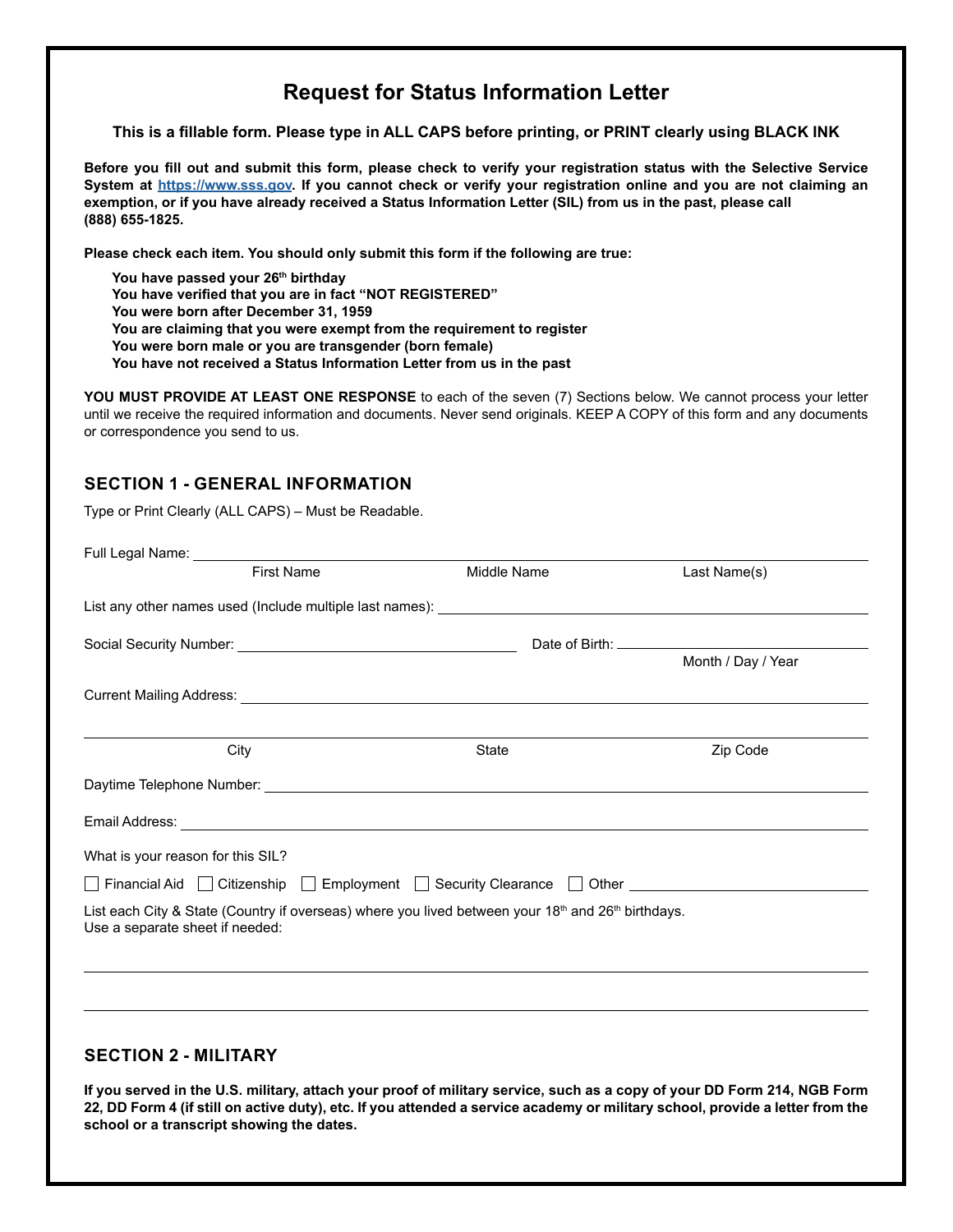| To obtain proof of military service (DD Form 214, Official Military Personnel File), visit this<br>website Proof of military service (DD Form 214, Official Military Personnel file.                                                                                                                                                                                                                                            |
|---------------------------------------------------------------------------------------------------------------------------------------------------------------------------------------------------------------------------------------------------------------------------------------------------------------------------------------------------------------------------------------------------------------------------------|
| Have you ever served in the U.S. military or attended a military service academy/school?                                                                                                                                                                                                                                                                                                                                        |
| $\Box$ Yes (Please Continue) $\Box$ No (SKIP to Section 3)                                                                                                                                                                                                                                                                                                                                                                      |
| ◯ US Army ◯ US Navy ◯ US Marine Corps ◯ US Air Force ◯ US Coast Guard                                                                                                                                                                                                                                                                                                                                                           |
|                                                                                                                                                                                                                                                                                                                                                                                                                                 |
|                                                                                                                                                                                                                                                                                                                                                                                                                                 |
| Did you attend a military service academy?<br>The United States Military Academy (USMA)<br>The United States Naval Academy (USNA)<br>The United States Air Force Academy (USAFA)<br>The United States Coast Guard Academy (USCGA)                                                                                                                                                                                               |
|                                                                                                                                                                                                                                                                                                                                                                                                                                 |
| Were you enrolled in an officer procurement program at a military school or university?<br>The Citadel<br>University of North Georgia<br>Norwich University<br>Virginia Military Institute<br>Texas A&M<br>University of Virginia Polytechnic and State University                                                                                                                                                              |
|                                                                                                                                                                                                                                                                                                                                                                                                                                 |
| <b>SECTION 3 - INCARCERATED / INSTITUTIONALIZED / HOSPITALIZED</b><br>Please attach proof if you were CONTINUOUSLY incarcerated, institutionalized, hospitalized, or home confined for the<br>entire period from your 18 <sup>th</sup> through 26 <sup>th</sup> birthdays. If you were released, escaped, or otherwise out of custody for 30 days or<br>more, you do not need to complete this form. Call us at (888) 655-1825. |
| Were you CONTINUOUSLY incarcerated, institutionalized, hospitalized, or home confined for the entire period of time between<br>your 18 <sup>th</sup> and 26 <sup>th</sup> birthdays?                                                                                                                                                                                                                                            |
| Yes (Please Continue) No (SKIP to Section 4)                                                                                                                                                                                                                                                                                                                                                                                    |
| Please indicate the type of confinement and provide start and release dates. (Attach separate sheet if necessary)                                                                                                                                                                                                                                                                                                               |
| Institutionalized   Incarcerated   Hospitalized   Home Confined                                                                                                                                                                                                                                                                                                                                                                 |
|                                                                                                                                                                                                                                                                                                                                                                                                                                 |
|                                                                                                                                                                                                                                                                                                                                                                                                                                 |
| <b>SECTION 4 - TRANSGENDER</b>                                                                                                                                                                                                                                                                                                                                                                                                  |
| The Military Selective Service Act, including the requirement to register, applies to all individuals who were designated male at<br>birth. If you were born female and have transitioned to male, you must provide a copy of your female birth certificate (or medical<br>documentation to show that a transition has taken place) and legal documentation to show any changes to your name.<br>My sex at birth was:           |
|                                                                                                                                                                                                                                                                                                                                                                                                                                 |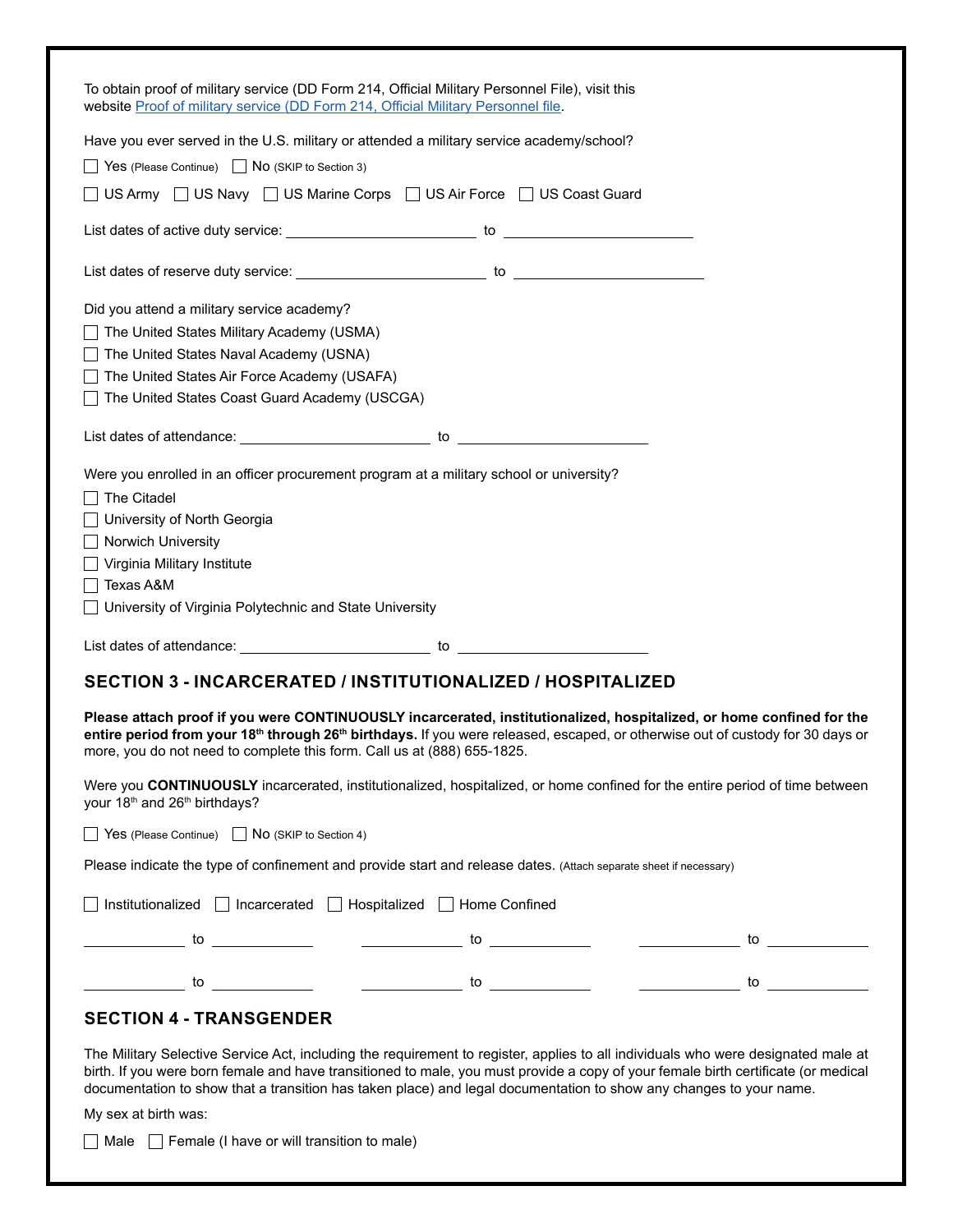### **SECTION 5 - US CITIZENSHIP & IMMIGRATION STATUS**

| agencies such as U.S. Immigration and Customs Enforcement (ICE).             | The Selective Service System does not share any information about an individual's immigration status with outside                                                                                                                                                                                                                                                                                                                                                                                                                       |  |  |  |
|------------------------------------------------------------------------------|-----------------------------------------------------------------------------------------------------------------------------------------------------------------------------------------------------------------------------------------------------------------------------------------------------------------------------------------------------------------------------------------------------------------------------------------------------------------------------------------------------------------------------------------|--|--|--|
|                                                                              | Are you a citizen of the United States by birth (born in the US, or overseas to qualifying US parents)?                                                                                                                                                                                                                                                                                                                                                                                                                                 |  |  |  |
| Yes (SKIP to Section 6) No (Please continue)                                 |                                                                                                                                                                                                                                                                                                                                                                                                                                                                                                                                         |  |  |  |
|                                                                              | Did you become a Naturalized Citizen more than 30 days before your 26 <sup>th</sup> birthday?                                                                                                                                                                                                                                                                                                                                                                                                                                           |  |  |  |
| $\Box$ Yes $\Box$                                                            | Naturalization Date (SKIP to Section 6) No (Please continue)                                                                                                                                                                                                                                                                                                                                                                                                                                                                            |  |  |  |
|                                                                              | Did you become a Permanent Resident (Green Card Holder) more than 30 days before your 26 <sup>th</sup> birthday?                                                                                                                                                                                                                                                                                                                                                                                                                        |  |  |  |
| Yes                                                                          | Resident Since Date (SKIP to Section 6)<br><u>No</u> (Please continue)                                                                                                                                                                                                                                                                                                                                                                                                                                                                  |  |  |  |
| United States, even if the dates are the same.                               | You must provide documentation to support your claim. Valid documentation includes the date of entry stamp in your passport or<br>visa, I-94, or I-20 with date of entry stamp, or any other official document that was accepted, stamped, or signed by USCIS and<br>clearly states your arrival date. If you submit the electronic version of the I-94, you must include the accompanying travel history.<br>Please note, your Permanent Resident Card (Green Card) cannot be used to document the date you arrived in the             |  |  |  |
| health insurance plan, tax returns, etc.                                     | If you entered the United States illegally, undocumented, without inspection, or for any other reason you cannot show proof of<br>your arrival date, you must provide documentation that shows you were living outside of the United States for each year between<br>your 18 <sup>th</sup> and 26 <sup>th</sup> birthdays. This could include school records, employment records, rent and utility receipts, participation in a                                                                                                         |  |  |  |
|                                                                              | When did you first enter the United States and what was your immigration status?                                                                                                                                                                                                                                                                                                                                                                                                                                                        |  |  |  |
| <b>Arrival Date</b>                                                          | <b>USCIS Status</b>                                                                                                                                                                                                                                                                                                                                                                                                                                                                                                                     |  |  |  |
| Was the above date later than 30-days before your 26 <sup>th</sup> birthday? |                                                                                                                                                                                                                                                                                                                                                                                                                                                                                                                                         |  |  |  |
|                                                                              | $\Box$ Yes, I was never in the United States (at any time, in any status) prior to this date. (Skip to Section 6)                                                                                                                                                                                                                                                                                                                                                                                                                       |  |  |  |
| $\Box$ No (Please continue)                                                  |                                                                                                                                                                                                                                                                                                                                                                                                                                                                                                                                         |  |  |  |
|                                                                              | Was the above arrival date earlier than your 18 <sup>th</sup> birthday AND you left the country prior to your 18 <sup>th</sup> birthday AND you did not<br>return to the United States (at any time in any status) until after the date that was 30 days before your 26 <sup>th</sup> birthday?                                                                                                                                                                                                                                         |  |  |  |
|                                                                              | $\Box$ Yes, I was never in the United States (at any time, in any status) between my 18 <sup>th</sup> birthday and 30 days before my 26 <sup>th</sup> birthday.                                                                                                                                                                                                                                                                                                                                                                         |  |  |  |
|                                                                              |                                                                                                                                                                                                                                                                                                                                                                                                                                                                                                                                         |  |  |  |
| <b>Arrival Date</b>                                                          | <b>USCIS Status</b>                                                                                                                                                                                                                                                                                                                                                                                                                                                                                                                     |  |  |  |
| (Skip to Section 6)                                                          |                                                                                                                                                                                                                                                                                                                                                                                                                                                                                                                                         |  |  |  |
| No (Please continue)                                                         |                                                                                                                                                                                                                                                                                                                                                                                                                                                                                                                                         |  |  |  |
|                                                                              | For each period shown, you must provide documentation that shows you entered the United States as a valid non-immigrant<br>and that you adhered to the terms of your visa. For example, if you entered the United States as an international student and<br>remained in that status until your 26th birthday, you would need to provide documentation indicating that you were admitted<br>on an F-1 visa, attended school full-time as required, and either left the country or changed status when required. Acceptable               |  |  |  |
|                                                                              | documents may include copies of your I-20s, visa, and transcripts, or a letter from the school stating the dates you attended there<br>as a full time international student. If OPT is authorized, the copy of the I-20 must reflect this. If you were on an H-1 visa, you<br>must provide documentation of your arrival/start date and a copy of the approved "Notice of Action", an official company letter<br>showing your authorized dates of employment, or a W2 form showing you worked for the company that sponsored your visa. |  |  |  |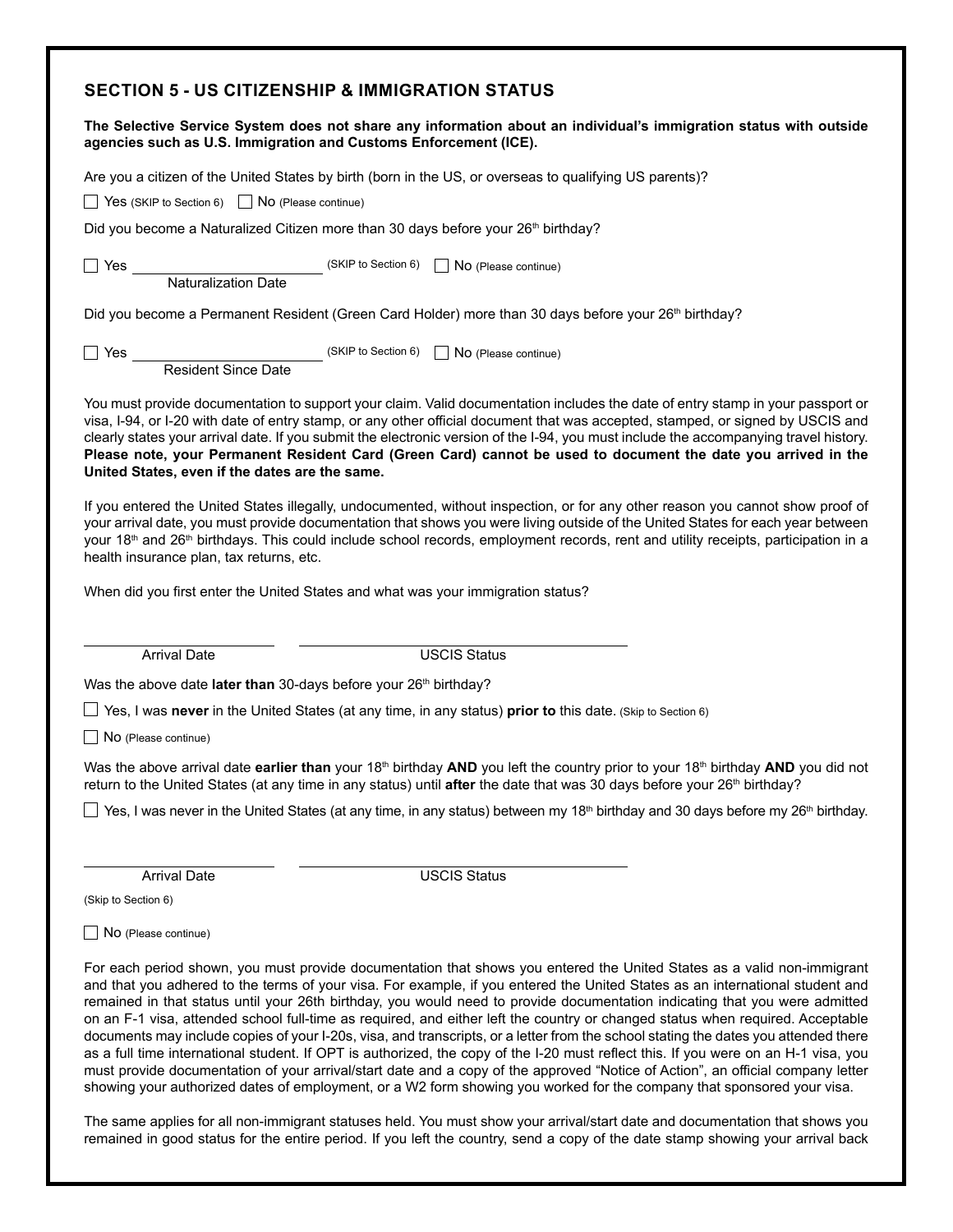into your country. If you remained in the US and requested a change of status, send a copy of the approved "Notice of Action" you received from USCIS.

You must include any times that you entered the United States illegally or without inspection, (no documentation is necessary). Likewise, you must list any times when you violated the terms of your visa, overstayed your visa, or for any other reason became an undocumented immigrant.

You should provide as much information as possible. We will use the information you send to determine your registration status. For a list of acceptable documents, please see our [List of acceptable documents](https://www.sss.gov/Portals/0/PDFs/DocumentationList.pdf).

**Please list your immigration history showing all arrivals, departures and other changes in status, starting with the date of arrival that first put you in the United States between your 18th and 26th birthdays and continuing until you were past your 26th birthday. Use a separate sheet if necessary.**

| Arrival / Start Date | Good Until Date | Departure / End Date | <b>USCIS Status</b> |
|----------------------|-----------------|----------------------|---------------------|
| Arrival / Start Date | Good Until Date | Departure / End Date | <b>USCIS Status</b> |
| Arrival / Start Date | Good Until Date | Departure / End Date | <b>USCIS Status</b> |

### **SECTION 6 - REASON FOR FAILURE TO REGISTER BEFORE AGE 26**

Provide a written explanation for not registering with the Selective Service System. If you believe you did register, please provide a detailed explanation in the space provided below stating when, where, and how you registered. Include all addresses you may have used at that time.

#### **SECTION 7 - YOUR SIGNATURE**

Sign, date, and return this form to the address listed below with copies of ALL supporting documents showing proof of your claim. You may include any other supporting information you would like us to consider. IMPORTANT: Do not send original documents. The Selective Service System may not return original documents. You should retain a copy of all documents and correspondence submitted.

Signature Month / Day / Year

**Selective Service System ATTN: SIL PO Box 94638 Palatine, IL 60094-4638**